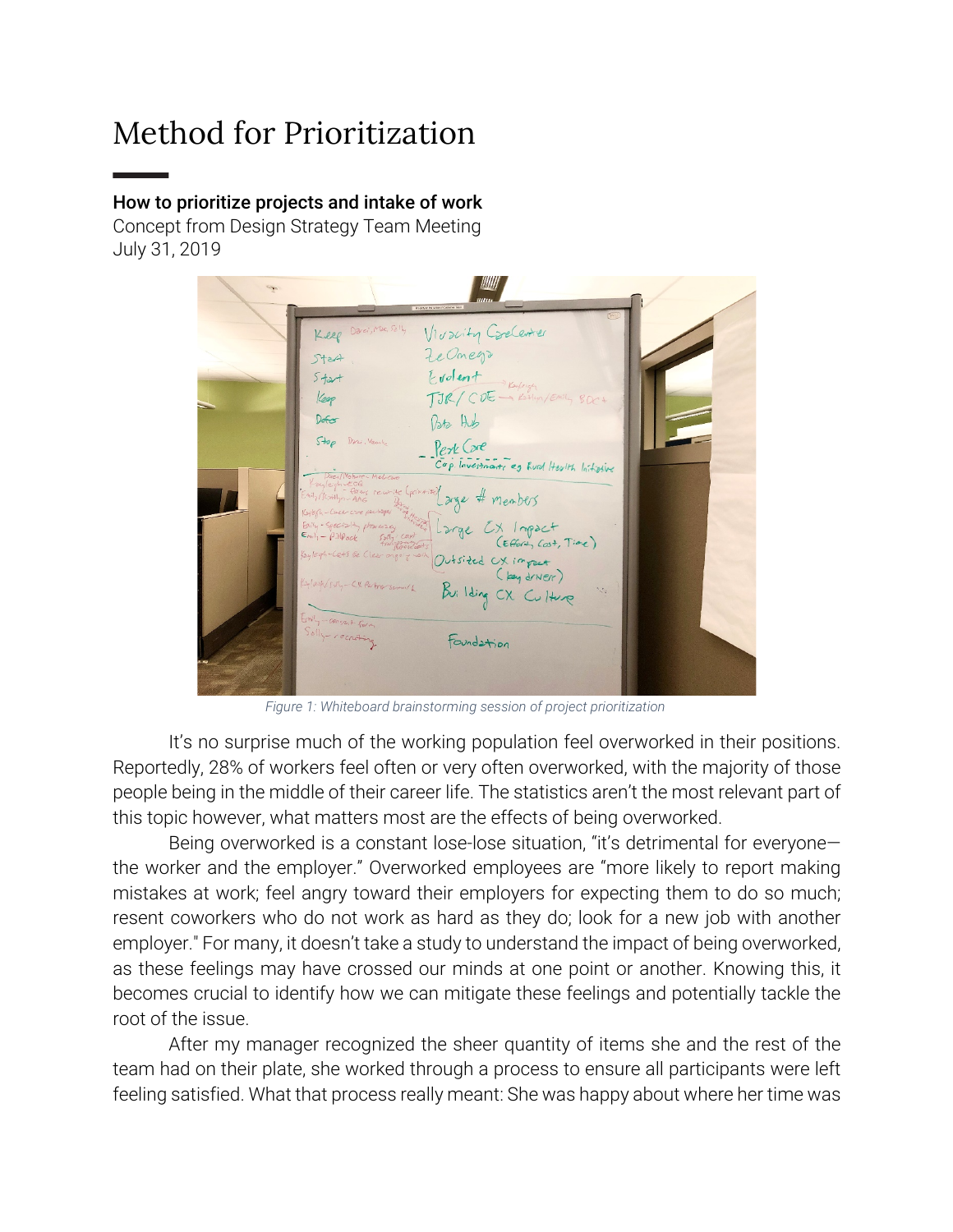being spent, we were happy about where our time was being spent, and Premera was happy about the impact of our newly focused work.

With only so many hours in the day, it's important to ensure we're only being pulled in the directions that are most beneficial to our company and its values. Sometimes it can be hard to see just how thin you are being spread without taking a moment to assess and regroup. Equally harmful, it may be difficult to even recognize *why* you are doing the work that has piled up on your desk.

At our weekly Design Strategy Team Meeting, we took the opportunity to evaluate the projects that each of us were actively participating in. Much of the discussion centered on the realization that we are often too busy *reacting*, instead of taking a moment for evaluation and reflection. To ensure each of us were on the right track and focusing our efforts in the right places, a method was developed for the assessments of current and new projects.

The first step was establishing the company's primary goals, which were then sorted in order of importance. With roughly six goals listed, we were able to see where Premera currently stood as a whole, removing us from our day to day tasks and allowing us to understand the bigger picture.

#### 1. Establish the company's primary goals

## $\circ$  Allows us to see the bigger picture

The next step was to determine categories of influence that were important and relevant for the company and our work. By doing so, we have clearly defined areas that will make the greatest impact on our customers and company, which should allow us to understand *why* and *if* the work we are doing is important.

## 2. Determine categories of influence

## $\circ$  Provides reasoning as to why we do our work

With these categories in place, it is important to establish clear criteria and factors for each. By doing so, the classifications of our work become less arbitrary, and we can begin to make active and thoughtful decisions to help ourselves prioritize.

## 3. Establish clear criteria and factors for each category

## o Creates standards for uniform and thoughtful decisions

Next, we must recognize that some of our time will need to be spent on foundational elements. By this we mean work that will ultimately help enhance processes and improve the functionality of the team. While this category of work may not be visible to outsiders, the effects can certainly still make quite a substantial impact.

## 4. Recognize work that focuses on foundational elements

## o Allows you to improve processes and functionality

With a structure now in place, we can evaluate the work and projects we are doing to see whether or not they align with the goals or fit into the categories we have established. Adapting an approach of "start, stop, keep," we can identify which projects we should go after, which projects we should wrap up or not take on, and which projects we should